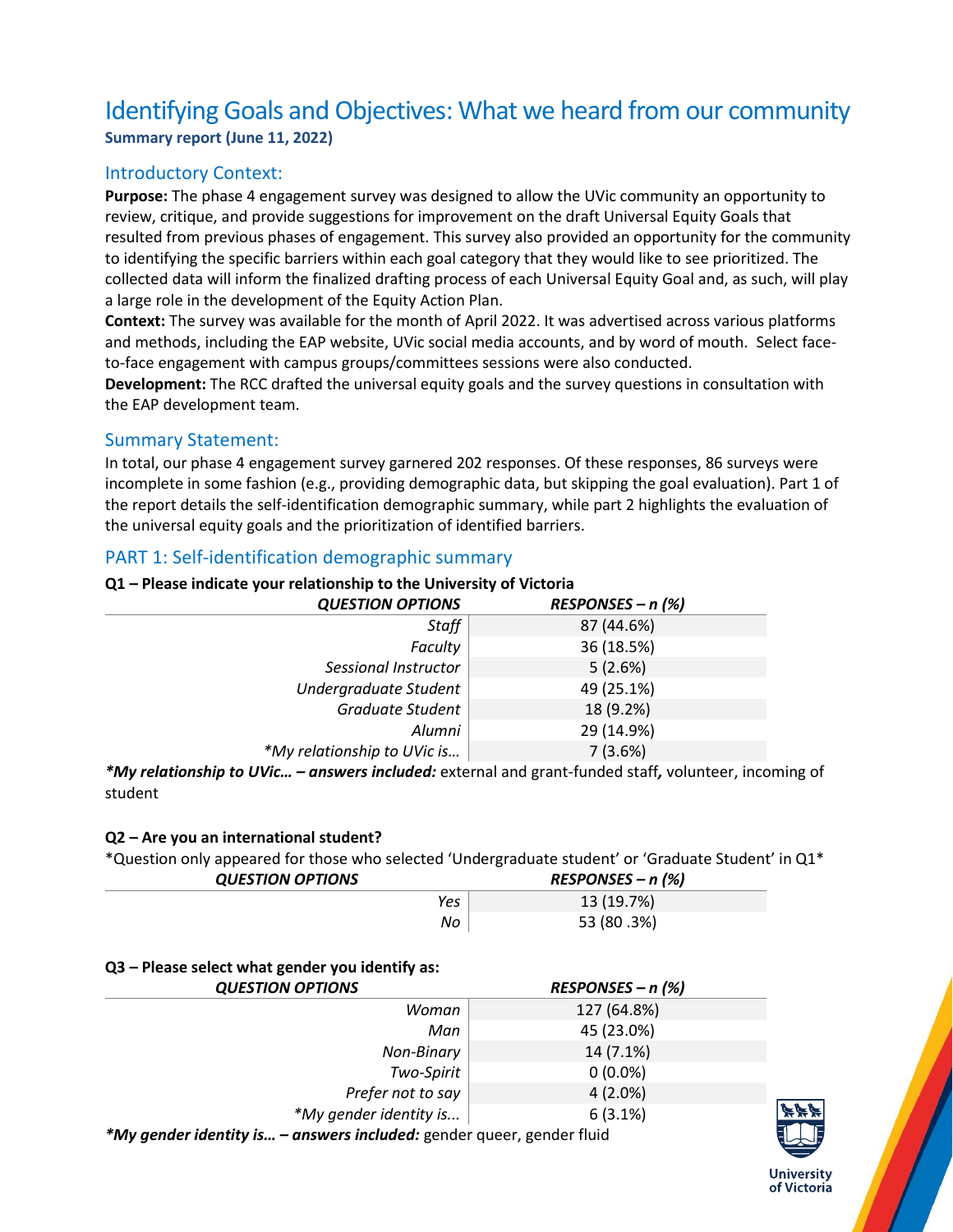| Q4 - Do you identify as transgender or as having trans experience?                                         |                        |
|------------------------------------------------------------------------------------------------------------|------------------------|
| <b>QUESTION OPTIONS</b>                                                                                    | $RESPONSES - n$ (%)    |
| Yes                                                                                                        | 19 (9.5%)              |
| No                                                                                                         | 168 (85.3%)            |
| Prefer not to say                                                                                          | 10 (5.1%)              |
|                                                                                                            |                        |
| Q5 - Do you identify as lesbian, gay, bisexual, queer, Two-Spirit, or another minority sexual orientation? |                        |
| <b>QUESTION OPTIONS</b>                                                                                    | $RESPONSES - n$ (%)    |
| Yes                                                                                                        | 55 (28.1%)             |
| No                                                                                                         | 131 (66.8%)            |
| Prefer not to say                                                                                          | 10 (5.1%)              |
|                                                                                                            |                        |
| Q6 - Do you identify as a person with a disability (invisible, visible, mental and/or physical)?           |                        |
| <b>QUESTION OPTIONS</b>                                                                                    | $RESPONSES - n$ (%)    |
| Yes                                                                                                        | 73 (37.1%)             |
| No                                                                                                         | 117 (59.4%)            |
| Prefer not to say                                                                                          | 7(3.6%)                |
|                                                                                                            |                        |
| Q7 - Do you identify as Indigenous?                                                                        |                        |
| <b>QUESTION OPTIONS</b>                                                                                    | $RESPONSES - n$ (%)    |
| Yes                                                                                                        | 10 (5.1%)              |
| No                                                                                                         | 183 (92.9%)            |
| Prefer not to say                                                                                          | $4(2.0\%)$             |
|                                                                                                            |                        |
| Q8 - Do you identify as an Indigenous person of North America?                                             |                        |
| *Question only appeared for those that selected 'Yes' to Q7*                                               |                        |
| <b>QUESTION OPTIONS</b>                                                                                    | $RESPONSES - n$ (%)    |
| Yes                                                                                                        | 8 (88.9%)              |
| No                                                                                                         | 1(11.1%)               |
| Prefer not to say                                                                                          | $0(0.0\%)$             |
|                                                                                                            |                        |
| Q9 - Do you identify as someone who is racialized or a person of colour?                                   |                        |
|                                                                                                            | RESPONSES - n (%)      |
|                                                                                                            |                        |
| <b>QUESTION OPTIONS</b>                                                                                    |                        |
| Yes                                                                                                        | 45 (23.3%)             |
| No<br>Prefer not to say                                                                                    | 141 (73.1%)<br>7(3.6%) |

| <b>QUESTION OPTIONS</b> | $RESPONSES - n$ (%) |
|-------------------------|---------------------|
| Yes                     | 82 (42.9%)          |
| No                      | 96 (50.3%)          |
| Prefer not to say       | 13 (6.8%)           |

## **Q11 – Other self-identification information provided:**

 $\rightarrow$  Socioeconomic status; First generation student status; Immigrant/refugee status; Specific learning challenges (e.g., ADD); Religious and spiritual community members; Visibly religious symbols; Jewish community members; Muslim community members

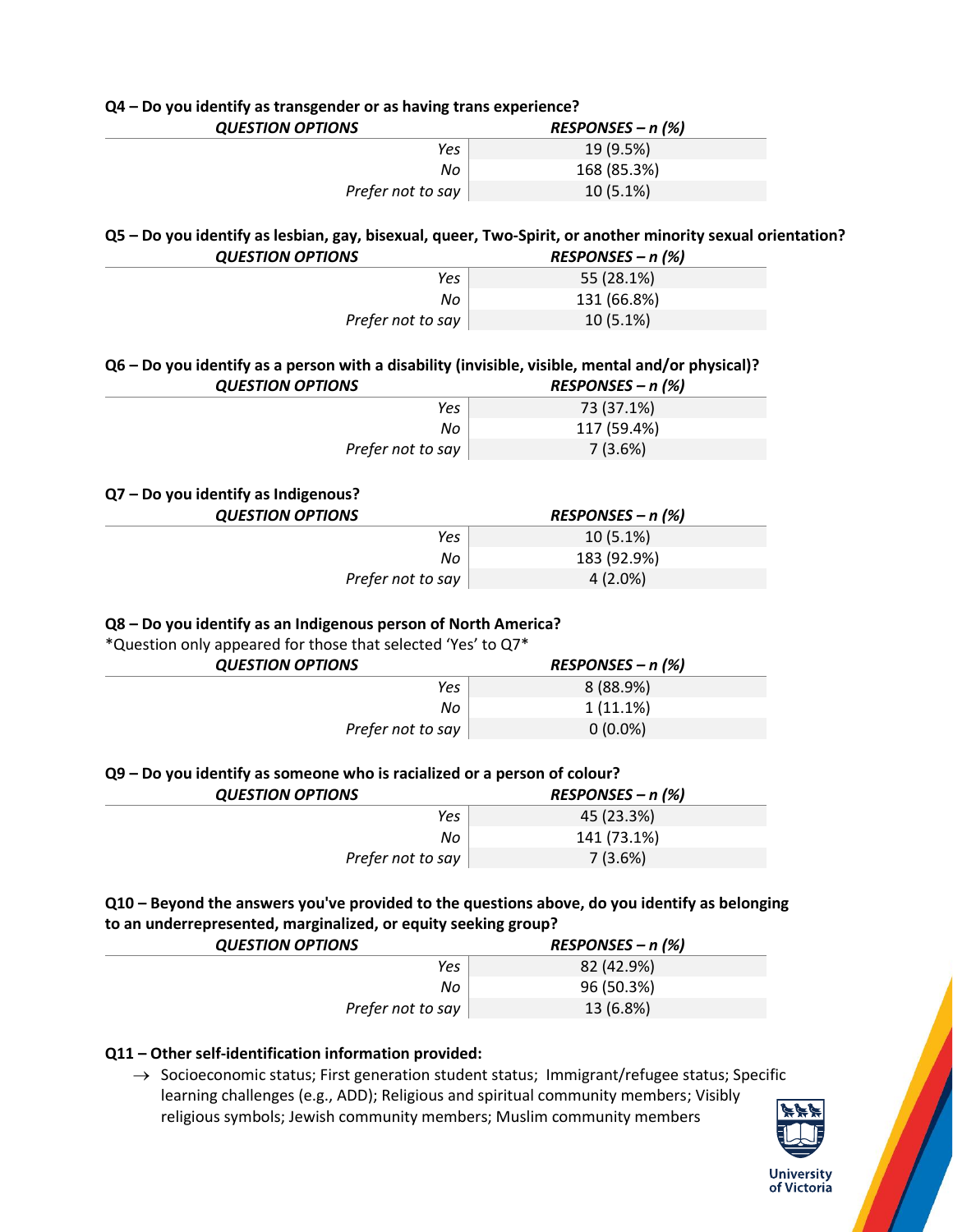## PART 2: Universal Equity Goal evaluation

For the climate assessment, respondents were asked to indicate whether they strongly agreed, agreed, neither agreed or disagreed, disagreed, or strong disagreed with the following statements:

#### **Q1 – The five Universal Equity Goals will help UVic accomplish Strategy 1.2 of the current Strategic Plan.** *QUESTION OPTIONS RESPONSES – n (%)*

| 24 (15.7%) |
|------------|
| 83 (54.3%) |
| 27 (17.7%) |
| $9(5.9\%)$ |
| 9(6.5%)    |
|            |

## **Q2 – The five Universal Equity Goals are ambitious, action-oriented, and set out a direction of advancing equity throughout UVic for the next 5 years.**

| <b>QUESTION OPTIONS</b>   | $RESPONSES - n$ (%) |
|---------------------------|---------------------|
| Strongly agree            | 23 (14.7%)          |
| Agree                     | 73 (46.8%)          |
| Neither agree or disagree | 35 (22.4%)          |
| Disagree                  | 16 (10.3%)          |
| Strongly disagree         | 9(5.8%)             |

## **Q3 – After reviewing the Universal Equity Goals, is there a goal-area (e.g. Equity centred culture on campus) that is not captured? Explain.**

The most common responses included:

- UVic needs to do more than 'embrace' and 'acknowledge' these words do not represent the required action over the duration of the EAP;
- The goals do not highlight research or internal expertise as an important area/outcome of the EAP;
- Equity centered culture does not include the systemic nature or dominant system of patriarchal norms;
- Institutional accountability and evaluation does not centre on-going engagement with community members.

#### **Q4 – Is there anything within the goal statements that is unclear or requires further explanation?**

The most common responses included:

- The 'how' or 'action' is not explicitly stated within the goals;
- The goals do not describe key evaluation/assessment metrics i.e., how will UVic assess if it is accomplishing the equity goals?;
- The specific resources/commitments from the institution should be highlighted within each goal;
- The use of the phrase "UVic will" works to 'other' systemically and historically marginalized populations;
- UVic cannot hold itself accountable to the outcomes of this plan there must be a community-oriented accountability framework/structure.

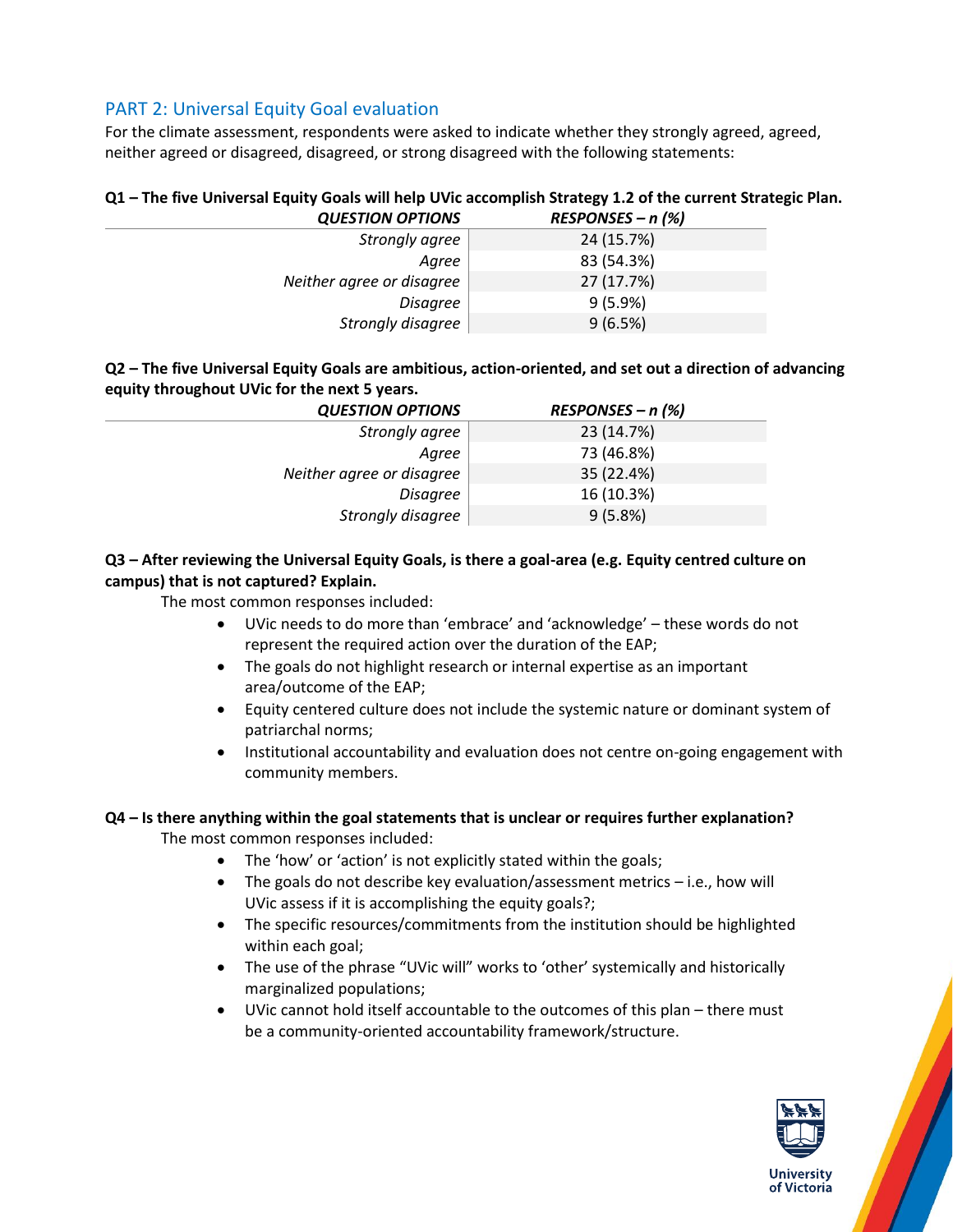#### **The results:**

**\*A note on Universal Goals\*:** As the feedback from our community has highlighted, the steps to accomplish, evaluate, and assess the Universal Equity Goals are of utmost importance. The development team and the RCC recognize that the goals on their own do not provide a concrete direction for equity work at UVic. As such, it's important to note that each goal will be accompanied by a robust plan structure which will include resources, institutional commitments, prioritized action, and evaluation/accountability frameworks. For the purposes of goal evaluation, the goals were shared as stand-alone products to ensure our community felt like they were representative of each area of equity work that UVic must commit to for the duration of the Equity Action Plan and beyond.

#### **Universal equity goals prior to Phase 4 engagement:**

- 1. **Equity centred culture on campus:** UVic will create an educational environment which embraces diversity and acknowledges the systemic nature of colonization, historical trauma, and whiteness on campus.
- 2. **Recruiting, Hiring and Retaining Diverse Students, Staff, and Faculty:** UVic will strategically recruit, promote and retain students, staff, faculty, and senior leadership from systemically and historically marginalized communities
- 3. **Accessibility and supports:** UVic will create dynamic and holistic support structures that prioritize physical, cultural, financial, and cognitive accessibility.
- 4. **Institutional accountability and evaluation:** UVic will hold itself accountable to Strategy 1.2 of the strategic plan by carrying out consistent and transparent reviews and reporting on the outcomes of this action plan and related policies and processes.
- 5. **Relationality and belonging:** UVic will build relationships with systemically and historically marginalized communities and embrace diverse ways of knowing, being, and lived experience.

#### **Universal equity goals following Phase 4 engagement:**

- 1. **Equity centred culture:** Create an inclusive academic environment that values diversity and responds to the dominant systems of power which include colonization, patriarchal norms, historical trauma, and white supremacy on campus through research, teaching, policy, and practice.
- 2. **Relationality and belonging:** Transform university systems and structures to demonstrate value for every lived experience and diverse ways of knowing to build connections and relationships across and beyond UVic.
- 3. **Recruiting and retaining diverse students and employees:** Strategically recruit, advance, and retain students, staff, faculty, librarians and senior leadership from systemically and historically marginalized communities.
- 4. **Accessibility and supports:** Create dynamic and holistic support structures that prioritize physical, cultural, financial, and cognitive accessibility.
- 5. **Institutional accountability and evaluation:** Carry out consistent and transparent evaluations of the outcomes of this action plan, while providing continued opportunities for meaningful engagement and feedback with/from our community to inform the accountability process.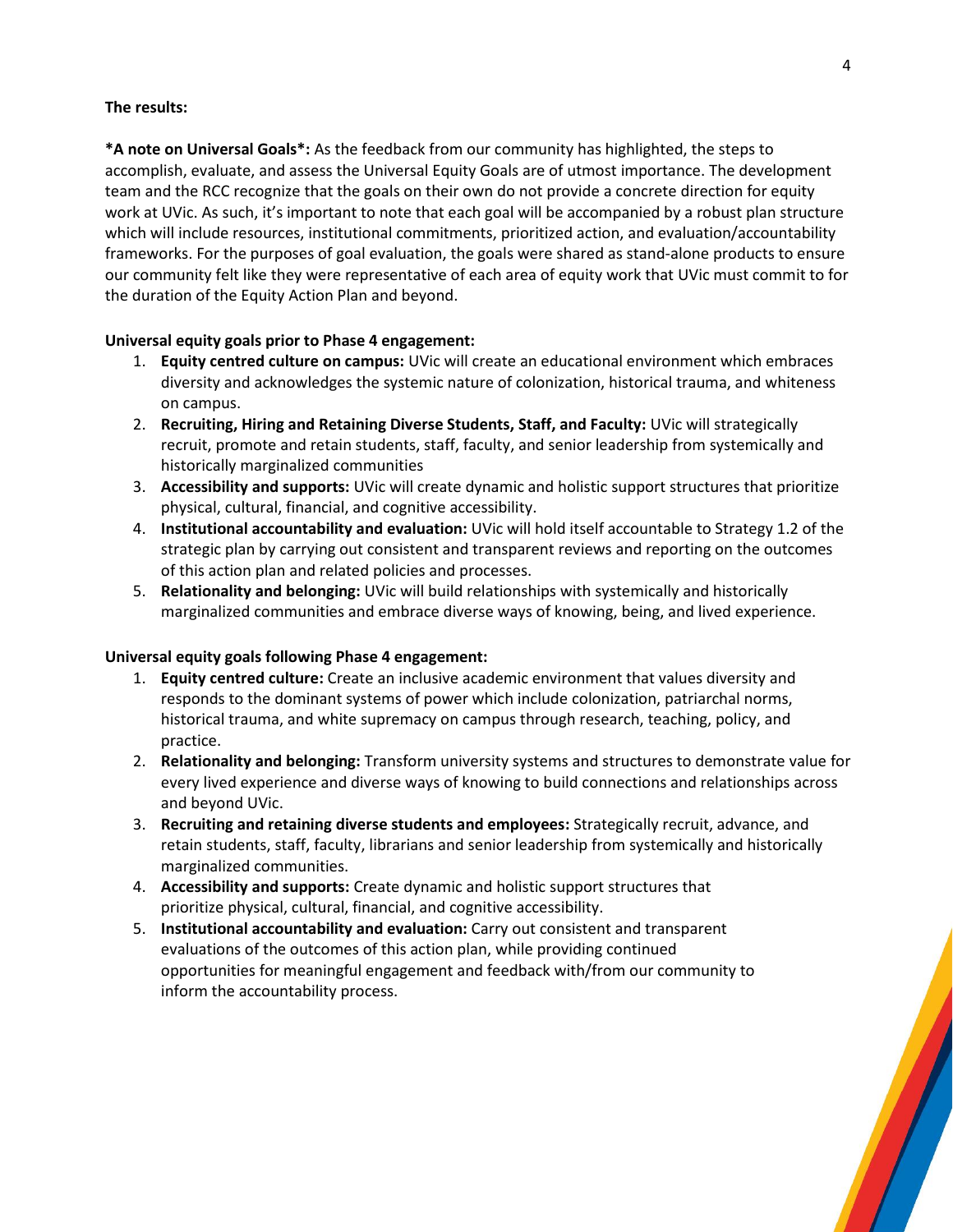## PART 3: Barrier prioritization

In section 3 of the survey, respondents were asked to identify which barriers they wanted to see prioritized within the five Universal Equity Goal categories. Some barriers have also been reworded to ensure clarity. The results of the prioritization exercise are as follows:

#### **Equity-centered culture on campus**

- Priority barrier 1: There continues to be a hesitancy from senior academic and administrative leadership to acknowledge the oppressive and inequitable systems of power that UVic was built around (e.g., colonialism, whiteness, etc.). A lack of acknowledgement and commitment to addressing these dominant systems of power reproduces inequity.
- Priority barrier 2: Often, those making decisions that disproportionately impact equity-deserving groups do not share the lived experiences nor have they experienced systemic oppression or inequity. This results in potentially uninformed, non-specific work that reproduces barriers to equity.
- Priority barrier 3: Cultural literacy and safety are not prioritized or evaluated within individual units, departments, or faculties. Training is inconsistent and/or voluntary.
- Priority barrier 4: There is no collective understanding of UVic's core goals, values, and definitions relating to equity. As a result, equity work across campus can lack cohesion and collective action.

#### **Relationality and belonging**

- Priority barrier 1: Increasing tuition prices in combination with the housing crisis prevents the inclusion of people with lower socioeconomic status. The lack of commitment to building relationships with this community reinforces barriers to their inclusion on campus.
- Priority barrier 2: The siloed and divided nature of UVic not only across students, staff, faculty, librarians, and leadership populations but also across positions, units, offices, and faculties – impacts individuals' sense of belonging and their ability to feel like a valued part of UVic's community.
- Priority barrier 3: By prioritizing colonial academic knowledge in our assessments and evaluations of students and employees, we are reproducing the dominant structures of power and limiting the accessibility and meaningful involvement of equity-deserving groups in higher education.
- Priority barrier 4: The strict and narrow measures of academic knowledge and/or success creates spaces that suppress creativity and non-colonial, diverse forms of knowledge and experience. As a result, traditional notions of who belongs at UVic and who doesn't are reproduced.
- Priority barrier 5: UVic's lack of engagement and connection across and beyond the campus community means that students, staff, faculty and librarian recruitment efforts are narrow, repetitive and reinforce inequitable ideas about who is included and welcomed within the campus environment.

#### **Recruiting and retaining diverse students and employees**

- Priority barrier 1: Hiring (and promotion for faculty and librarians) practices do not adequately account for inherent biases of individuals in positions of power (e.g., department chairs) or the power dynamics of the committee structure. As a result, policies concerning equitable hiring processes can be (and have been) undermined.
- Priority barrier 2: Employment practices do not adequately consider retention of faculty, librarians, and/or staff from equity seeking groups (e.g., Indigenous Peoples, Persons with Disabilities, Members of Visible Minorities). As a result, UVic is not representative of the wider community.
- Priority barrier 3: The lack of available affordable housing for students/staff/faculty/librarians is inhibiting recruitment and retention efforts. As a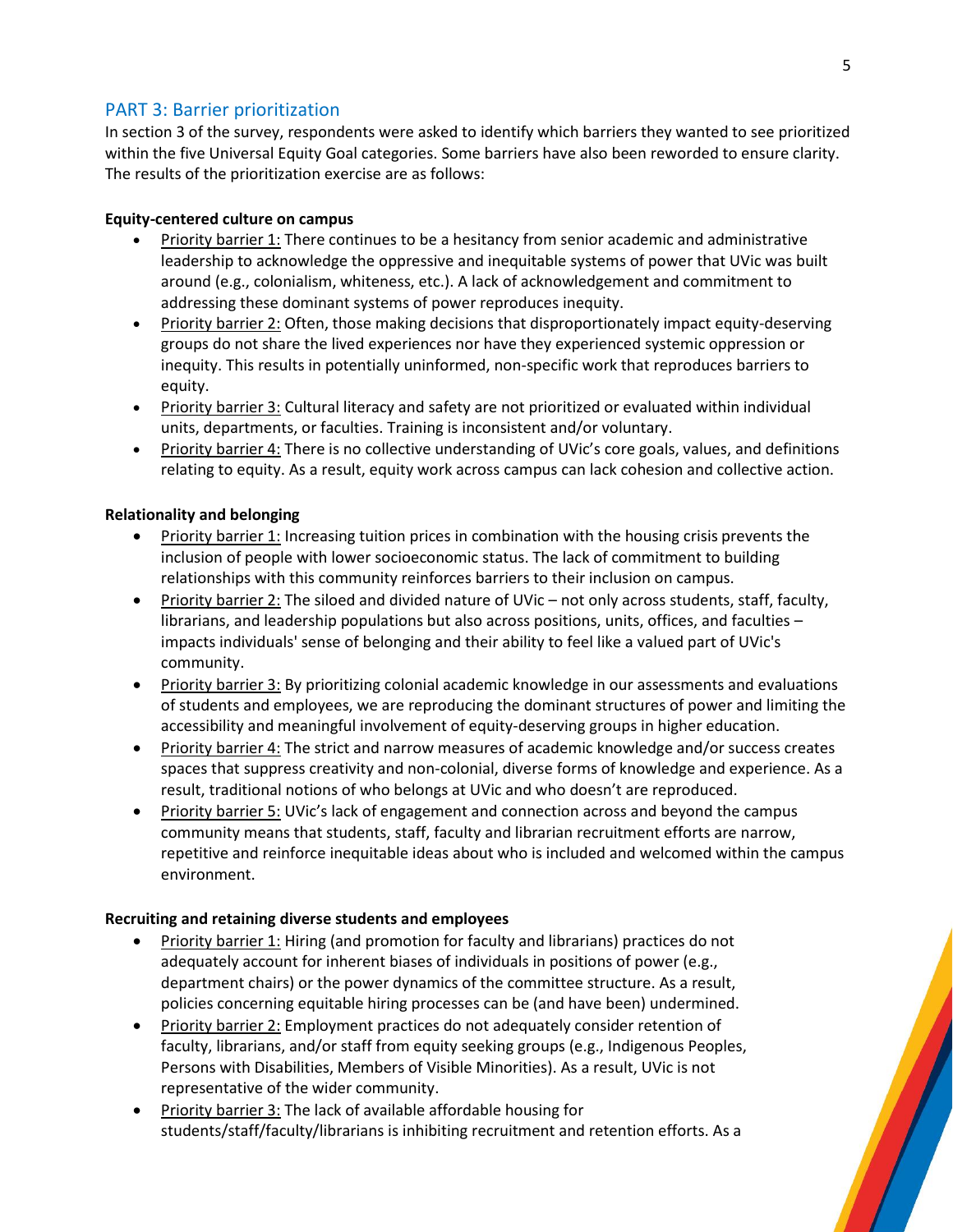result, the success of strategies such as targeted student recruitment or limited/preferential hiring searches may be limited.

- Priority barrier 4: Job descriptions for staff hires are generally inaccessible and inconsistent in the details provided; this limits who may be deemed 'qualified' for the position.
- Priority barrier 5: Faculty position descriptions continue to prioritize the traditional (and colonial) academic curriculum vitae (e.g., publications, conference presentations, grants, etc.); this limits who may be deemed qualified for the position.
- Priority barrier 6: Inconsistent or non-existent follow-up with unsuccessful applicants to provide feedback reproduces expectations of the ideal professional fit and limits their opportunities for future applications/success.

## **Accessibility and support**

- Priority barrier 1: Financial barriers to student success within higher education re/produce inequities across campus (e.g., having to work a full-time job in order to afford tuition/rent/living expenses).
- Priority barrier 2: Physical, mental, and academic supports for students, staff, faculty, and librarians with disabilities are inconsistent, not specific to individual needs, and leave members of the community feeling like they don't belong.
- Priority barrier 3: Cultural safety is not consistently integrated within the support systems across campus, leaving some students feeling like they cannot access available services. For example, students from equity-deserving communities may not have access to counselors who share or understand their experiences.
- Priority barrier 4: UVic's lack of commitment to providing hybrid learning and flexible work opportunities on a consistent basis creates an educational environment that is inaccessible to some.
- Priority barrier 5: The availability of mental health supports including accommodations, leave options, and/or counseling – for students/staff/faculty/librarians is inconsistent, inaccessible, nonrepresentative, and unreliable. As a result, members of the UVic community may not feel as though they can thrive on/off campus.
- Priority barrier 6: Mature students and students with children are not adequately supported and their responsibilities beyond academia are not respected or acknowledged. As a result, they may face inequitable barriers to success on campus.
- Priority barrier 7: The availability of gender-neutral washrooms is inconsistent and/or poorly advertised. As a result, some members of the UVic community are forced to plan their day around accessing these facilities.
- Priority barrier 8: The availability of and access to support services for students participating in experiential learning (i.e., co-ops, field schools or placements) is inconsistent. As a result, students requiring additional support (e.g., students with disabilities) face inequitable challenges participating in experience-based learning.

#### **Institutional accountability and evaluation**

- Priority barrier 1: The hierarchical and complex nature of the institutional power structures makes true accountability related to equity initiatives difficult to achieve.
- Priority barrier 2: The collection, management, and use of equity data (e.g., data on racialization, ability, disability, gender, or sexual orientation) lacks organization and consistency. As a result, the data is not necessarily being used in an effective or efficient manner.